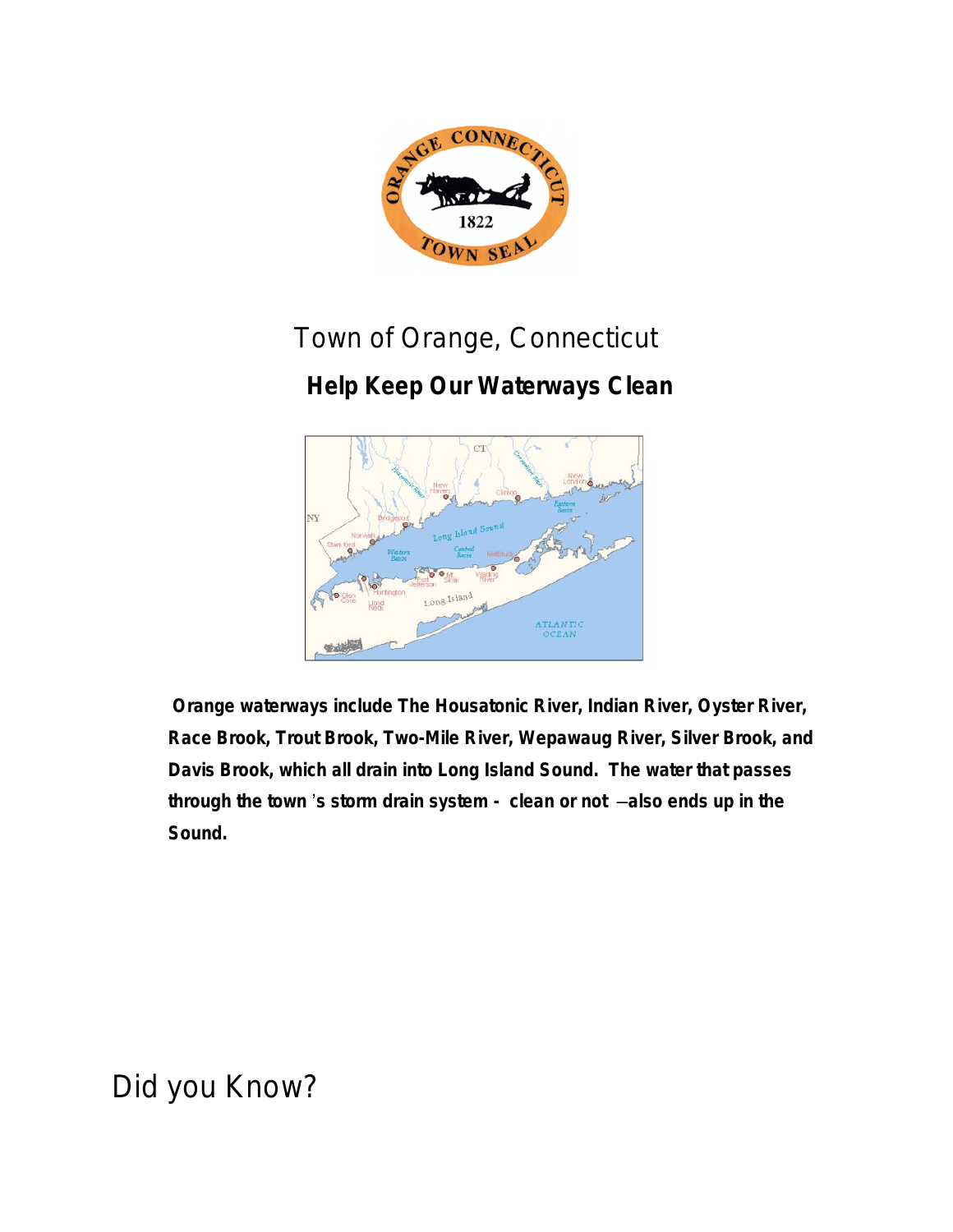Nearly everyone thinks water pollution is caused by industry. In the past, most of it was. But today, the #1 threat to streams, ponds, and rivers is untreated stormwater runoff. Much of this untreated, polluted runoff reaches our local waterways through storm drains. Eventually it reaches Long Island Sound.

#### **What are storm drains?**

Storm drains are found on town streets along the curb. They are on the side of major roads, bridges and highways as well as in parking lots. Storm drains are holes or openings, usually with a grate over them, leading to underground pipes that carry water, usually to a stream or pond and channel the runoff into a nearby water body.

#### **What is runoff?**

When rain falls or snow or ice melt, it either soaks into the ground and evaporates, or when the water meets hard (impervious) surfaces like roofs or paved parking lots, streets, and driveways, it flows as runoff, traveling down streets and gutters into storm drains - which carry it into nearby streams, ponds, and rivers.

#### **How does runoff become polluted?**

As water flows down streets and across parking lots and lawns it picks up pollutants such as-

- Yard trash like pet wastes, grass clippings, and leaves;
- Fluids that leak from cars and trucks like oil, gas, and antifreeze;
- Litter of all kinds, including plastic bags, waste paper, bottles, and cans;
- Fertilizers and pesticides; and
- Sand, salt, and soil from roads, unpaved driveways, or construction sites.

#### **How does polluted runoff harm**

#### **streams, rivers, and ponds?**

Runoff is not treated. It carries pollution directly into storm drains, which lead to streams, rivers, and ponds. Storm drains throughout the region, including those in Orange, carry thousands of gallons of runoff . If pollutants like motor oil, gasoline, pet waste, pesticides, fertilizers, paints, and detergents reach the storm drains it travels straight into our waterways. Some people even dump trash and pollutants right into storm drains! The contaminants destroy the water's ecosystem , killing fish, frogs, and plant life making the water unsafe for us as well.

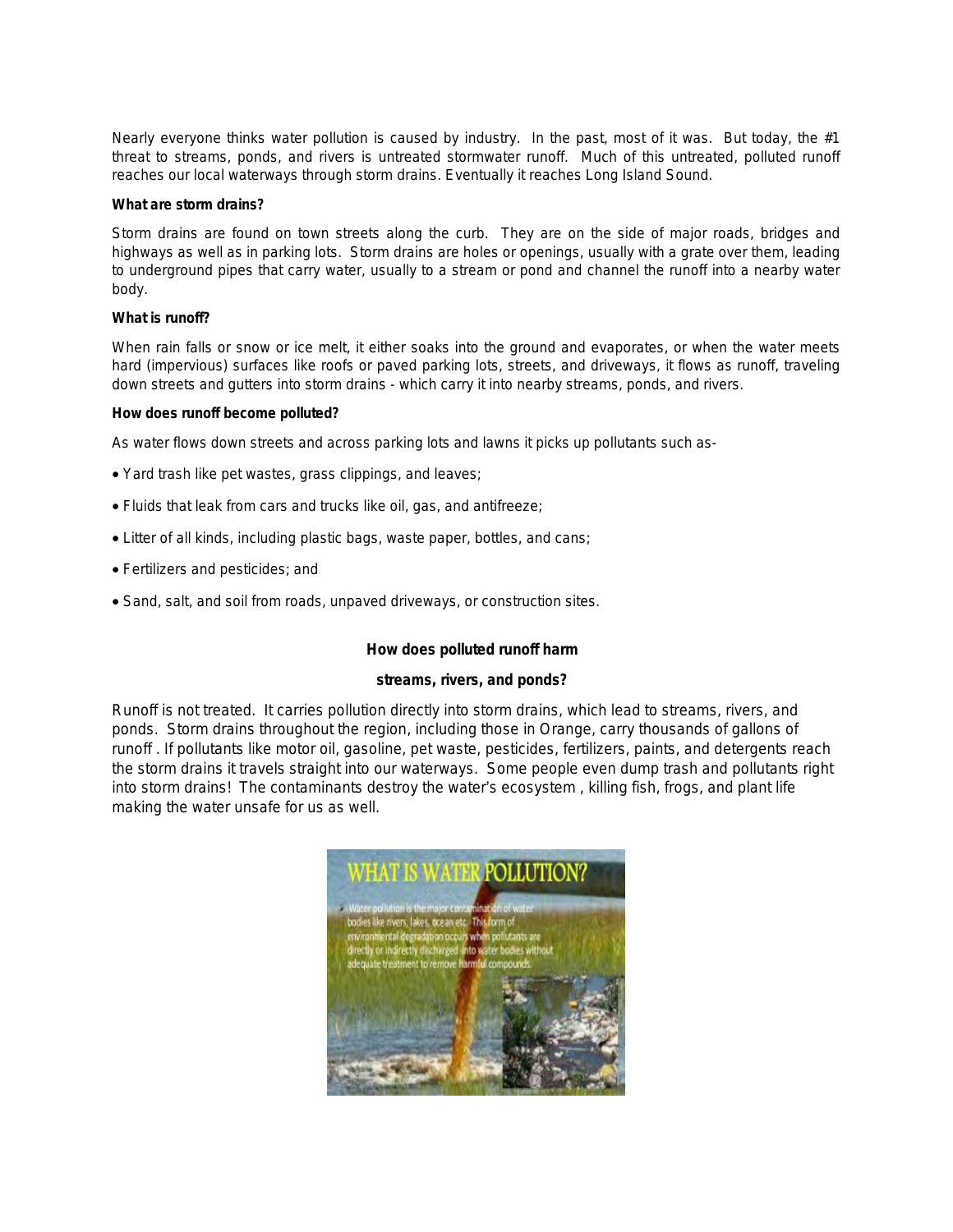*Dispose* **of pet waste** *properly*



### **Check your car for** *leaks*



### Don't let THIS.....turn into THIS